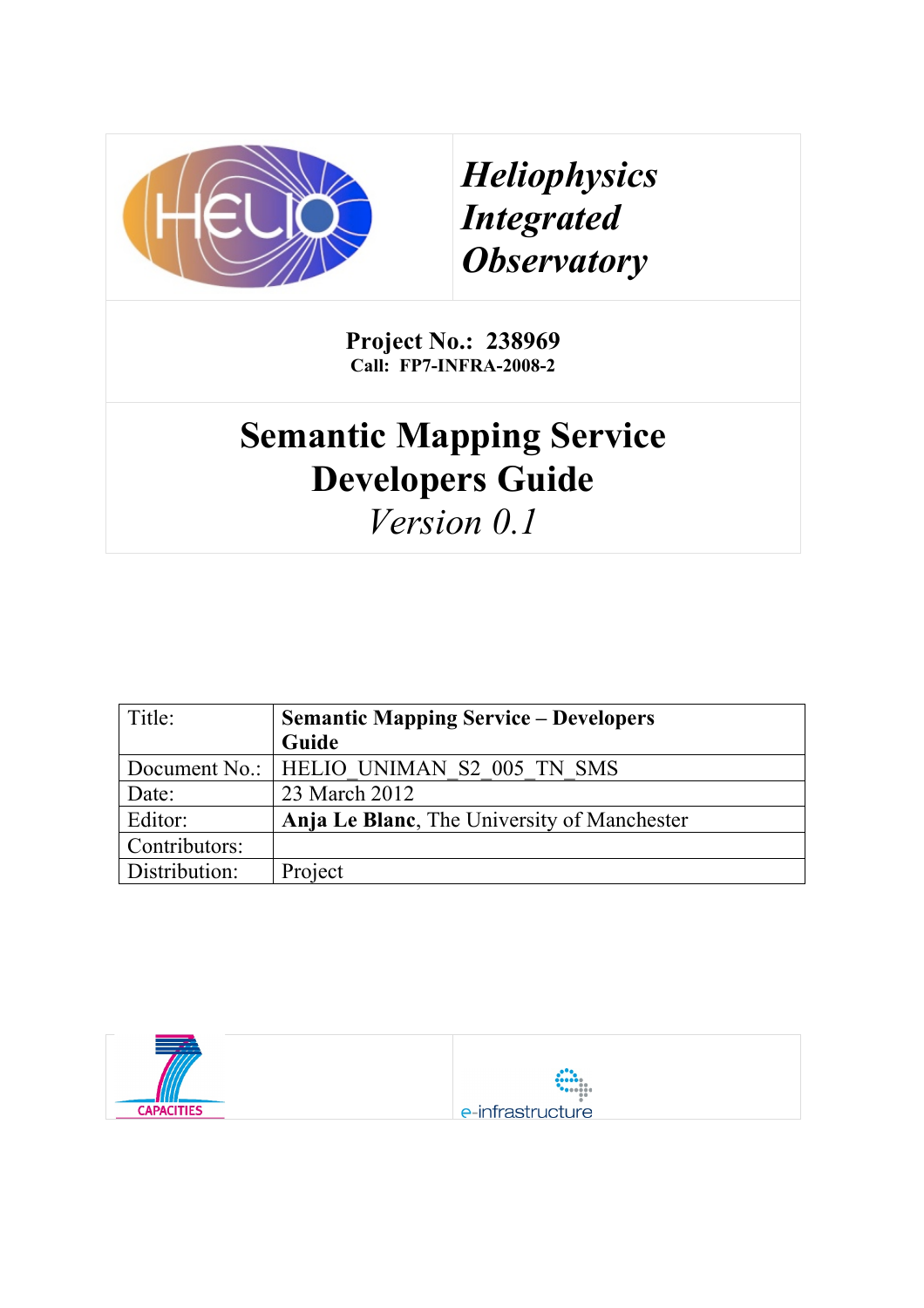*Version 0.1*

Revision History

| Version | Date       | Released by   | Detail        |
|---------|------------|---------------|---------------|
|         | 23/03/2012 | Anja Le Blanc | Initial Draft |
|         |            |               |               |
|         |            |               |               |
|         |            |               |               |

Note: Any notes here.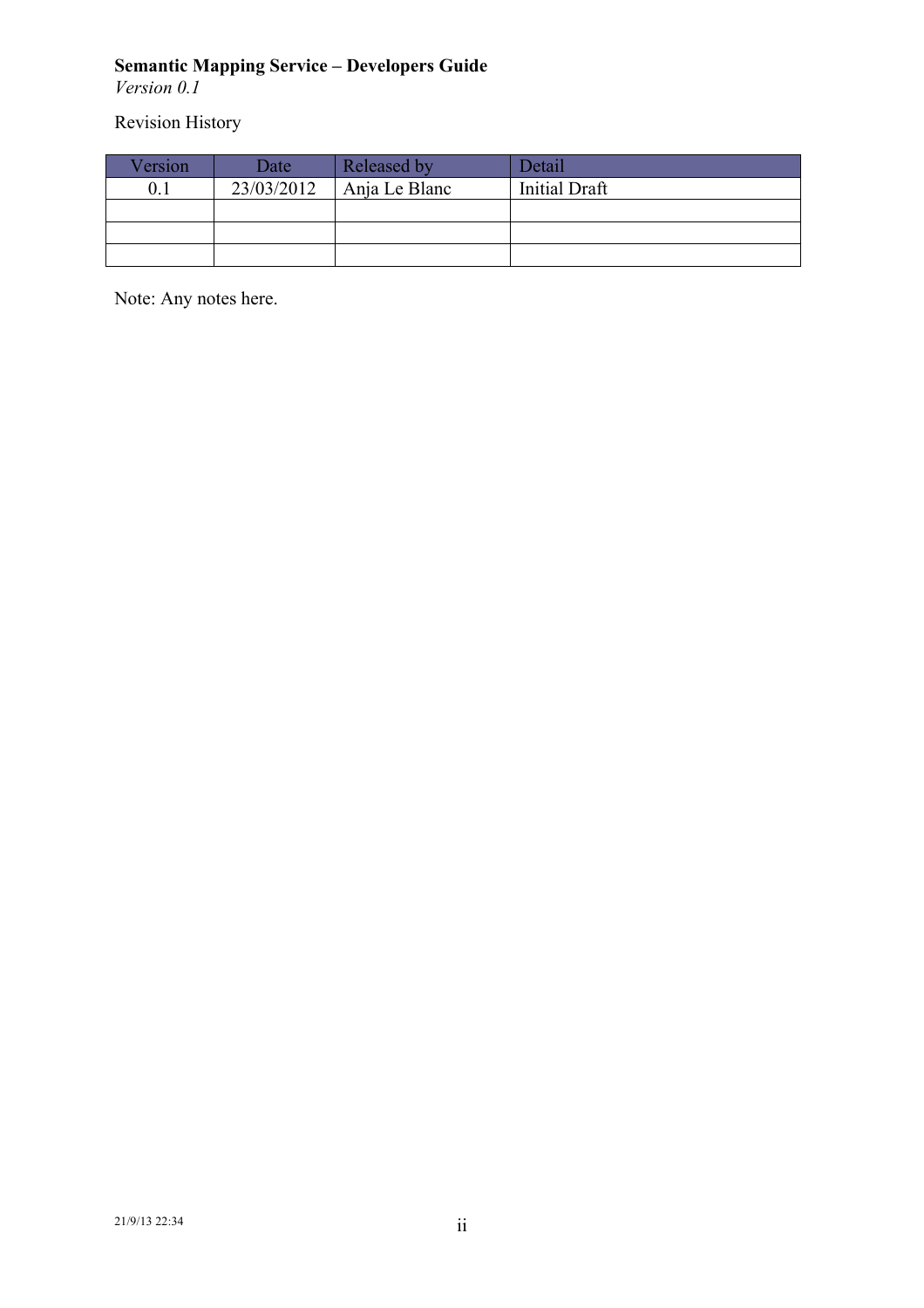# **Semantic Mapping Service – Developers Guide** *Version 0.1*

|    | Introduction |  |  |  |  |  |
|----|--------------|--|--|--|--|--|
|    | $1.1 -$      |  |  |  |  |  |
| 2  |              |  |  |  |  |  |
| 3  |              |  |  |  |  |  |
|    |              |  |  |  |  |  |
|    | 3.2          |  |  |  |  |  |
|    | 3.3          |  |  |  |  |  |
| 4  |              |  |  |  |  |  |
|    | 4.1          |  |  |  |  |  |
|    | 4.2          |  |  |  |  |  |
|    | 43           |  |  |  |  |  |
| 5. |              |  |  |  |  |  |
|    | 51           |  |  |  |  |  |
|    |              |  |  |  |  |  |
| 6  |              |  |  |  |  |  |
|    |              |  |  |  |  |  |
|    |              |  |  |  |  |  |
|    |              |  |  |  |  |  |
|    |              |  |  |  |  |  |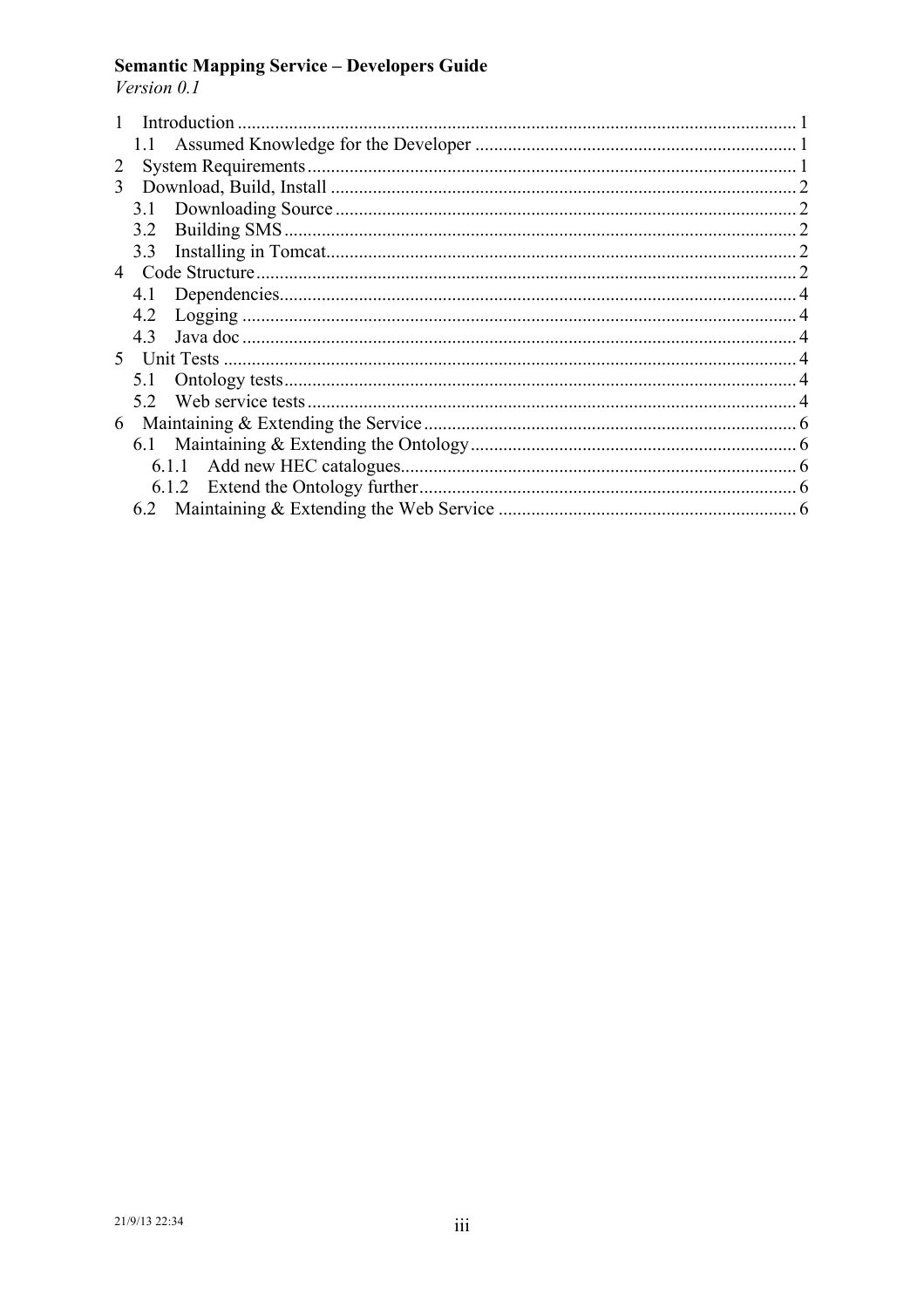*Version 0.1*

# **1 Introduction**

The Semantic Mapping Service (SMS) provides a set of functions which use the HELIO ontology as source of information. It is only implemented as SOAP web service.

| To build the service    |                                                                   |
|-------------------------|-------------------------------------------------------------------|
| Java (compile           | http://www.oracle.com/technetwork/java/javase/overview/index.html |
| service)                |                                                                   |
| Tomcat (web)            | http://tomcat.apache.org/                                         |
| container to host the   |                                                                   |
| service)                |                                                                   |
| Maven (build            | http://maven.apache.org/ (or use a plug-in to your development    |
| system)                 | environment)                                                      |
| To extend the service   |                                                                   |
| $SOAP + WSDL$           | http://www.w3.org/TR/wsdl (or use a plug-in to your development   |
| (web service)           | environment)                                                      |
| definition)             |                                                                   |
| <b>OWL</b> (interaction | http://www.w3.org/TR/owl-ref/                                     |
| with the ontology)      | http://owlapi.sourceforge.net/                                    |
| HermiT (ontology        | http://hermit-reasoner.com/                                       |
| reasoner)               |                                                                   |

### *1.1 Assumed Knowledge for the Developer*

# **2 System Requirements**

The SMS requires a web application container such as Tomcat. The web services was developed and tested using Apache Tomcat 6, but the author does not know of any reason why it should not be able to work in a different web container. It was tested in a Windows and Linux OS.

To build the service from its source a Java compiler and the Maven build environment are required; a valid POM file is part of the source.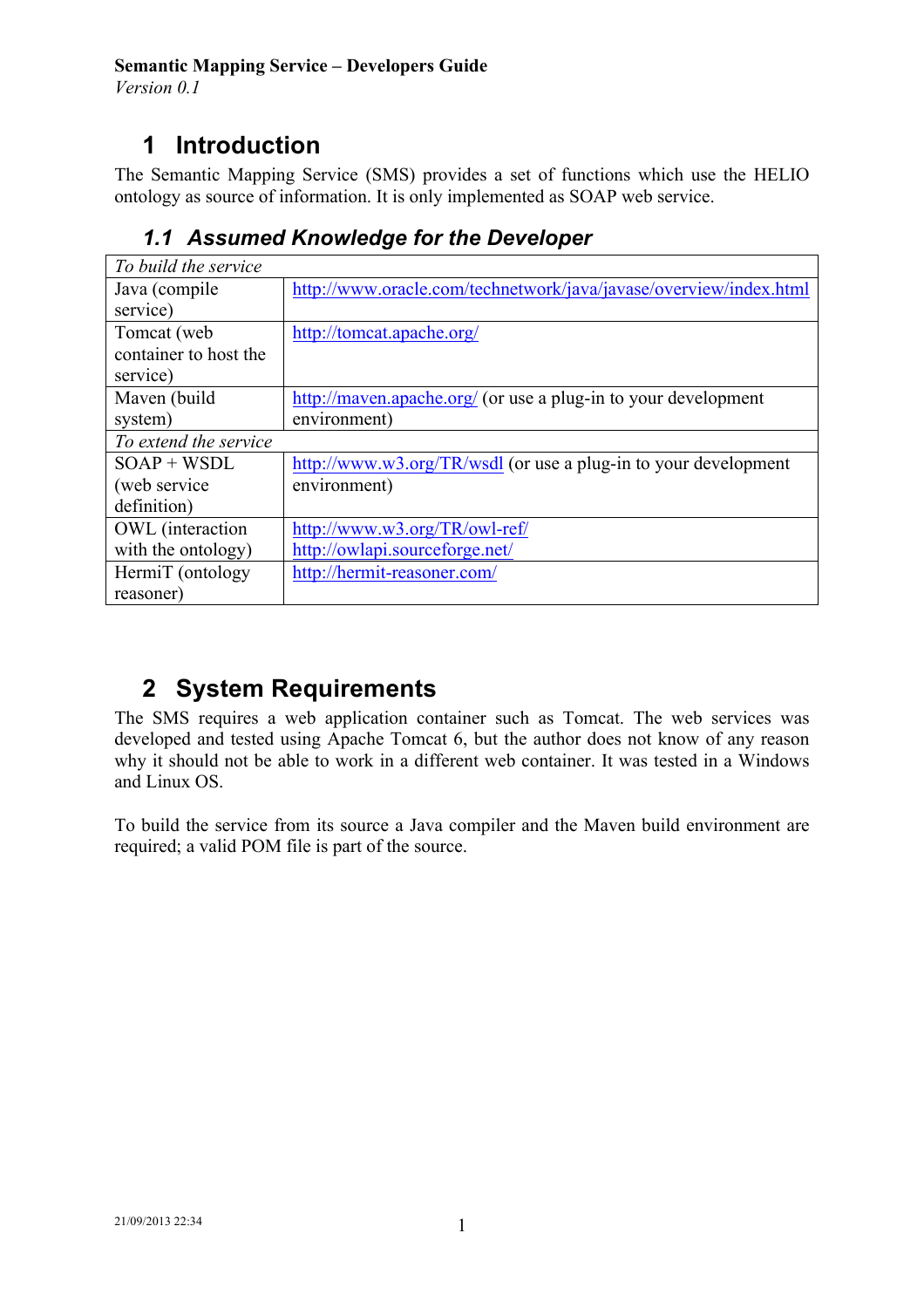#### **Semantic Mapping Service – Developers Guide** *Version 0.1*

## **3 Download, Build, Install**

#### *3.1 Downloading Source*

The SMS source code is part of the HELIO-vo project in sourceforge. The main page is: http://sourceforge.net/projects/helio-vo/. You can download the complete source code using svn with:

svn co https://helio-vo.svn.sourceforge.net/svnroot/helio-vo helio-vo

SMS is located in the helio-sms folder.

#### *3.2 Building SMS*

SMS is configured to be built using Maven. It is recommended to make a

maven clean

before building and

maven package

in the helio-sms directory.

This will build a war file (helio-sms-version.war) in the targets directory.

#### *3.3 Installing in Tomcat*

Installing SMS in Tomcat is done by copying the sms war file into the WEBAPPS directory. The location of the WEBAPPS can be found in the server.xml of the Tomcat installation. It is part of the <Host> section. If in the same section the attribute unpackWARs is set to 'true' and the attribute  $\alpha$ utoDeploy is set to 'true' the unpack an deploy will happen automatically at restart of Tomcat.

#### **4 Code Structure**

All Source code is place in the src directory. Building the project will produce a targets directory into which all output files are placed. All java code for the web application is located in a sub directory main within src. The directory test contains files necessary for the unit tests of this application. The service is using an ontology over which it is reasoning to compute the return strings. The ontology owl files are contained in the resources folder in the main directory. The WEB INF folder contains necessary configuration files for the web applications container (like Tomcat) and the description of the SOAP service in a separate wsdl directory.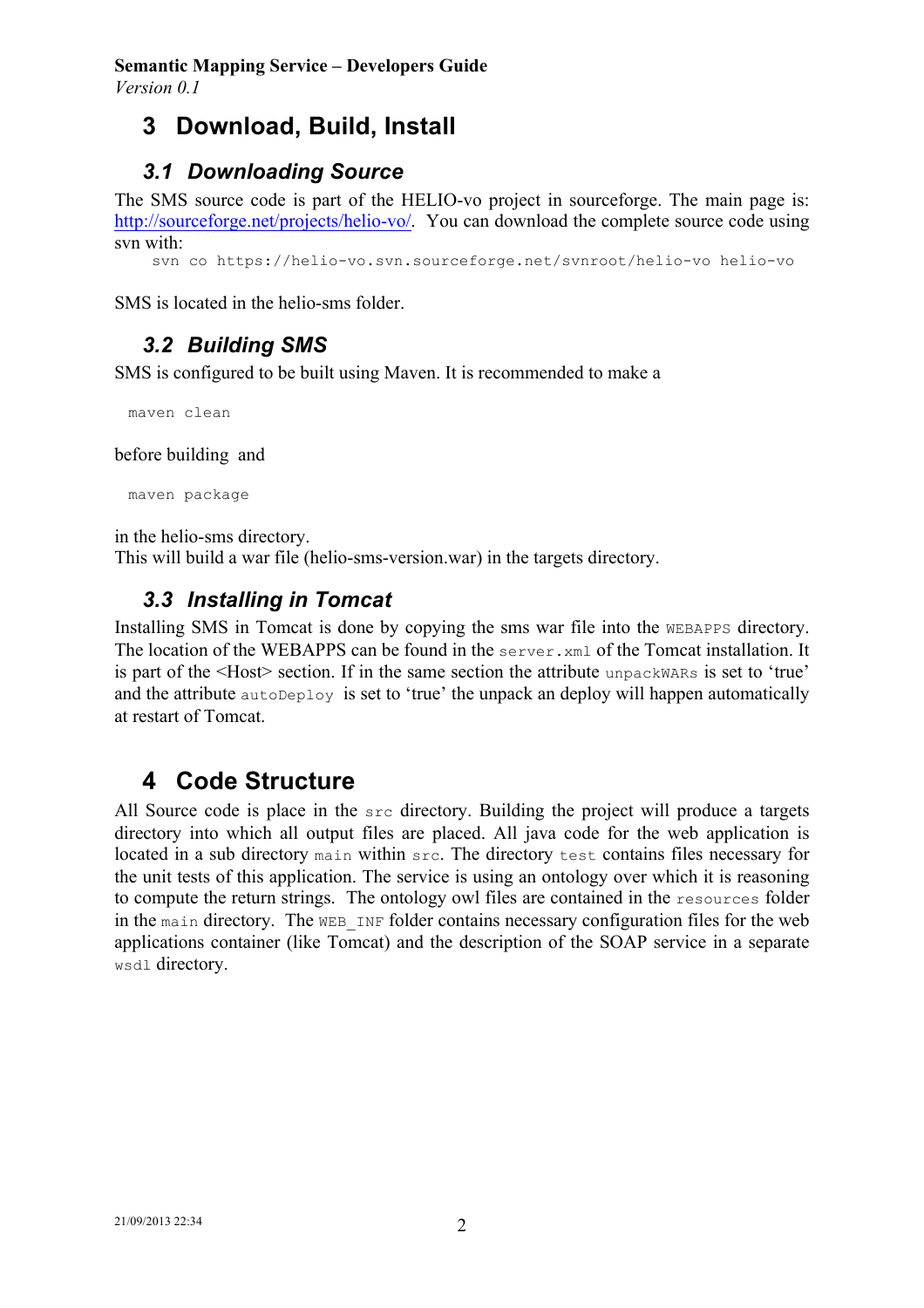*Version 0.1*

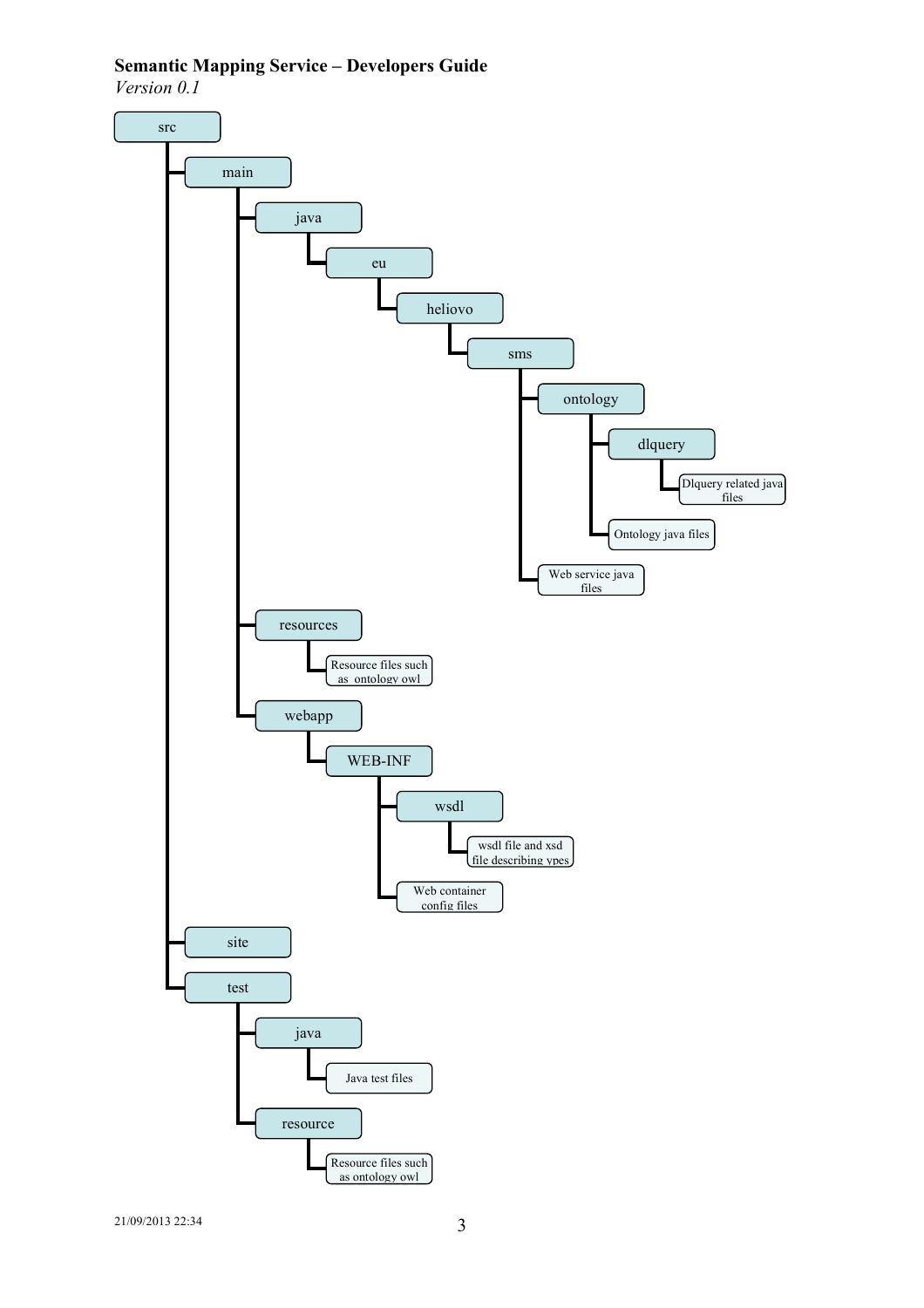*Version 0.1*

#### *4.1 Dependencies*

jxws-api.jar version 2.1 jaxws-rt.jar version 2.1.4 owlapi.jar version 3.1.0 HermiT.jar version 1.3.2

#### *4.2 Logging*

SMS is using  $log_{4}$  logging mechanism to write its logging information into a file sms.  $log$ in the tomcat logs directory. The logging configuration file logs4j.properties is placed in the \WEB-INF\classes directory. Default logging level is set to INFO.

#### *4.3 Java doc*

The Java doc files can be generated from the source. Public functions are annotated with the required tags.

# **5 Unit Tests**

Unit tests are divided into two categories. The first is testing the ontology and the second is testing the web service.

#### *5.1 Ontology tests*

Ontology tests are run against the ontology in the main branch of the source code. There are two tests the first one tests the consistency of the ontology; the second one testing whether there are unsatisfiable classes.

| Check            |     | consistency  | of   testOntologyConsistency() | whether<br>Check<br>ontological                                                                                                                                          |
|------------------|-----|--------------|--------------------------------|--------------------------------------------------------------------------------------------------------------------------------------------------------------------------|
| ontology         |     |              |                                | for<br>returns<br>true<br>reasoner                                                                                                                                       |
|                  |     |              |                                | isConsistent() call.                                                                                                                                                     |
| Check<br>classes | for | unsatifiable | testUnsatisfiableClasses()     | Check the number of classes<br>classified<br>which<br>are<br>as<br>unsatisfiable by ontological<br>function<br>call<br>reasoner<br>qetUnsatisfiableClasses()<br>is zero. |

#### *5.2 Web service tests*

The tests of the web service are run against a stable ontology in the test branch to make sure that results do not change with the further development of the ontology. Tests are done on the functions of the service where the returned values are compared with expected ones.

| Get classes from ontology                      | getOWIClassTest()       | Correct input; check against |
|------------------------------------------------|-------------------------|------------------------------|
|                                                |                         | expected output              |
|                                                | getOwlClassTestWrong()  | Wrong input; check against   |
|                                                |                         | expected empty result set    |
|                                                | getOwlClassTestWrong2() | null input; check against    |
|                                                |                         | expected empty result set    |
| Get related classes from   getRelatedclasses() |                         | Correct input; check against |
|                                                |                         |                              |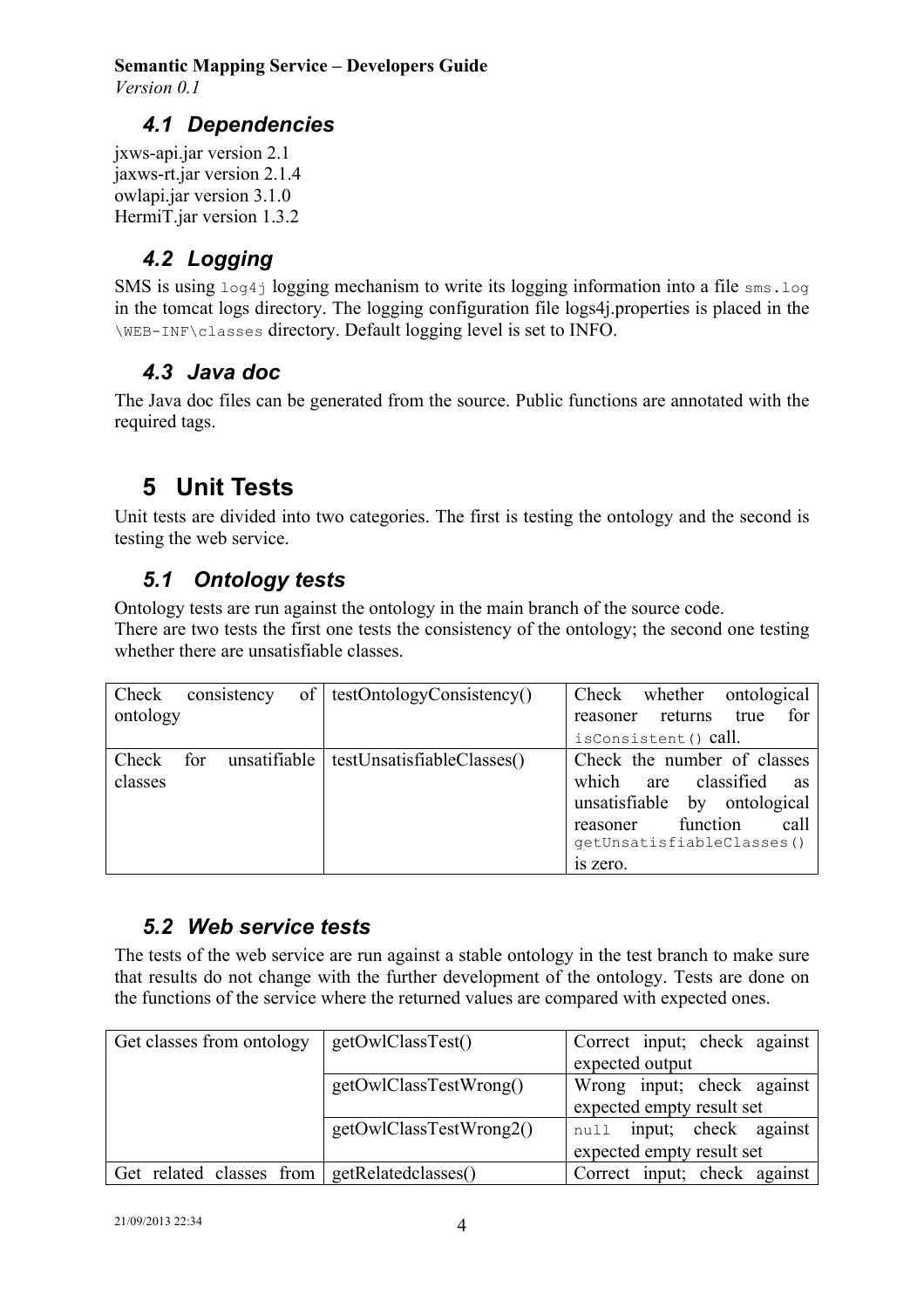*Version 0.1*

| ontology                     |                            | expected output              |
|------------------------------|----------------------------|------------------------------|
|                              | getRelatedWrong()          | Wrong input; check against   |
|                              |                            | expected empty result set    |
|                              | getRelatedWrong2()         | null input; check against    |
|                              |                            | expected empty result set    |
| equivalent<br>classes<br>Get | getEquivalents()           | Correct input; check against |
| from ontology                |                            | expected output              |
|                              | getEquivalentsWrong()      | Wrong input; check against   |
|                              |                            | expected empty result set    |
|                              | getEquivalentsWrong2()     | null input; check against    |
|                              |                            | expected empty result set    |
| Get event catalogue names    | getEventCatalogues()       | Correct input; check against |
| from Ontology                |                            | expected output              |
|                              | getEventCataloguesWrong()  | Wrong input; check against   |
|                              |                            | expected empty result set    |
|                              | getEventCataloguesWrong2() | null input; check against    |
|                              |                            | expected empty result set    |
|                              | getEventCataloguesWrong3() | Input of a known class in    |
|                              |                            | ontology which is not a HEC  |
|                              |                            | catalogue; check<br>against  |
|                              |                            | expected empty result set    |